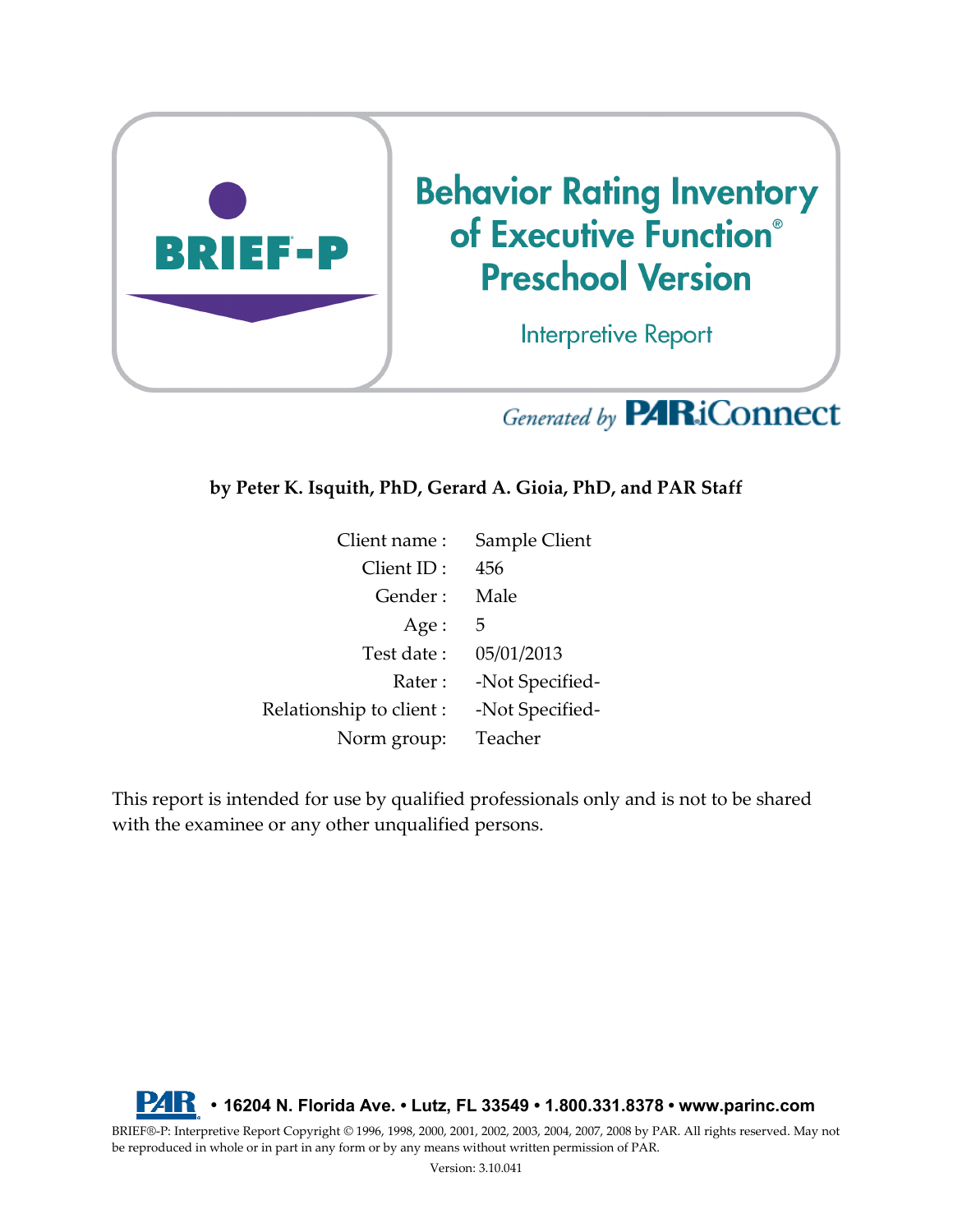## **Introduction**

The Behavior Rating Inventory of Executive Function®–Preschool Version (BRIEF®-P; Gioia, Espy, & Isquith, 2003) is a standardized rating scale developed to provide a window into everyday behaviors associated with specific domains of executive functioning in children aged 2 to 5 years. The BRIEF-P consists of a single Rating Form, designed to be completed by parents, teachers, or other caregivers, with 63 items in five non-overlapping scales. The scales form a Global Executive Composite (GEC) and three overlapping summary indexes each with two scales based on theoretical and statistical considerations. The Inhibitory Self-Control Index (ISCI) is composed of the Inhibit and Emotional Control scales, the Flexibility Index (FI) is composed of the Shift and Emotional Control scales, and the Emergent Metacognition Index (EMI) is composed of the Working Memory and Plan/Organize scales. There also are two Validity scales: Negativity and Inconsistency. The BRIEF-P can serve as a screening tool for possible executive function difficulties and as an index of the ecological validity of laboratory or clinic-based assessments.

The clinical information gathered from an in-depth profile analysis on the BRIEF-P is best understood within the context of a full assessment that includes (a) a detailed history of the child; (b) performance-based testing; (c) reports on the BRIEF-P from parents, teachers, and/or other caregivers; and (d) observations of the child's behavior. By examining converging evidence, the clinician can confidently arrive at a valid diagnosis and, most importantly, an effective treatment plan. A thorough understanding of the BRIEF-P, including its development and its psychometric properties, is a prerequisite to interpretation. As with any clinical method or procedure, proper training and clinical supervision is necessary to ensure competent use of the BRIEF-P.

This report is confidential and intended for use by qualified professionals only. This report should not be released to the child being evaluated or to his parents, teachers, or other informants. If a summary of the results specifically written for the child's informants is appropriate and desired, the BRIEF-P Feedback Report can be generated and given to the interested parties, preferably in the context of verbal feedback and a review of the Feedback Report by the clinician.

T scores (*M* = 50, *SD* = 10) are used to interpret the child's level of executive functioning on the BRIEF-P. These scores are transformations of the raw scale scores. *T* scores provide information about a child's scores relative to the scores of children in the standardization sample. Traditionally, *T* scores at or above 65 are considered clinically significant. Percentiles represent the percentage of children in the standardization sample whose scores fall below a given raw score. In the process of interpreting the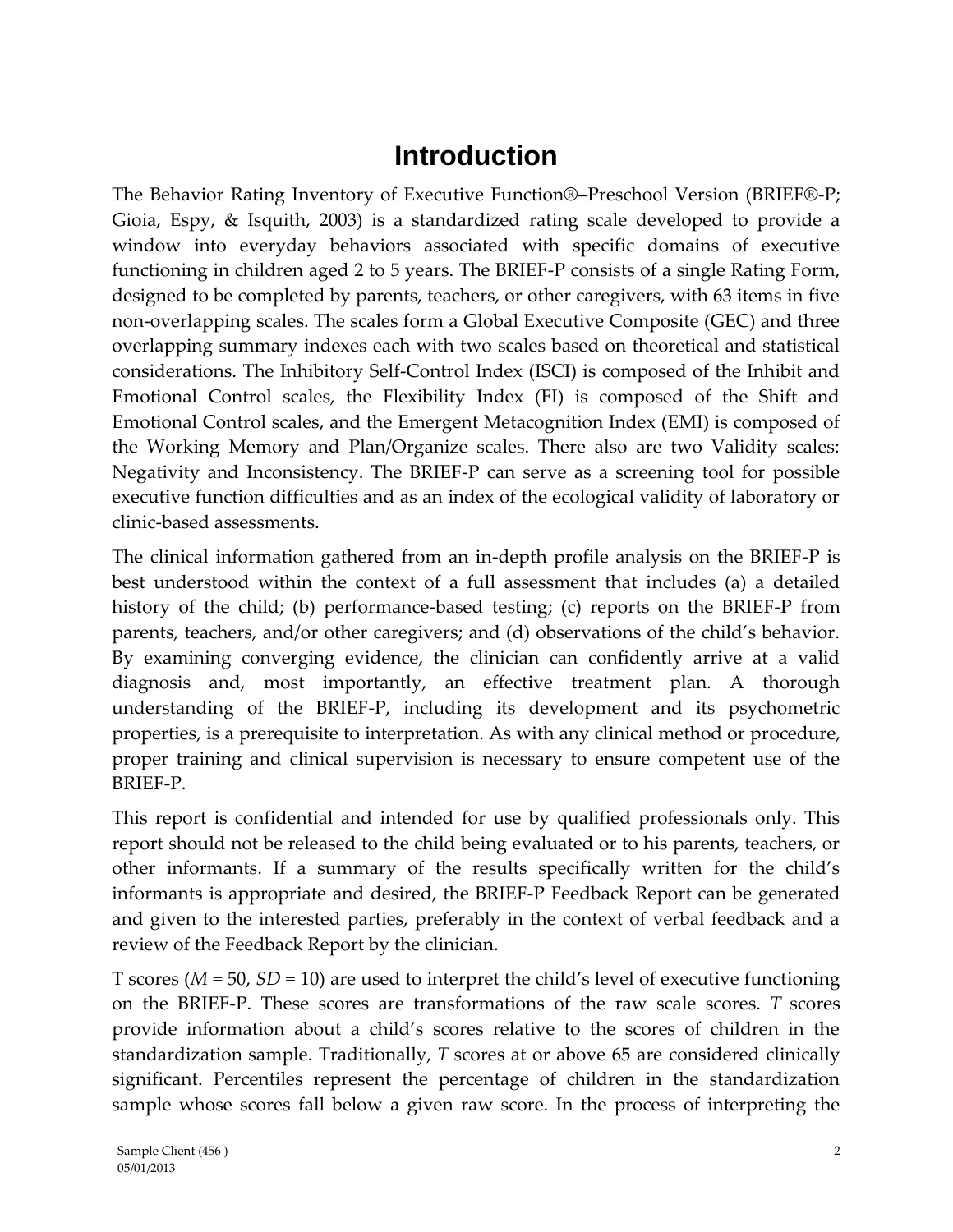BRIEF-P, review of individual items within each scale can yield useful information for understanding the specific nature of the individual's elevated score on any given Clinical scale. Although certain items may have considerable clinical relevance for the child being evaluated, placing too much interpretive significance on individual items is not recommended due to lower reliability of individual items relative to the scales and indexes.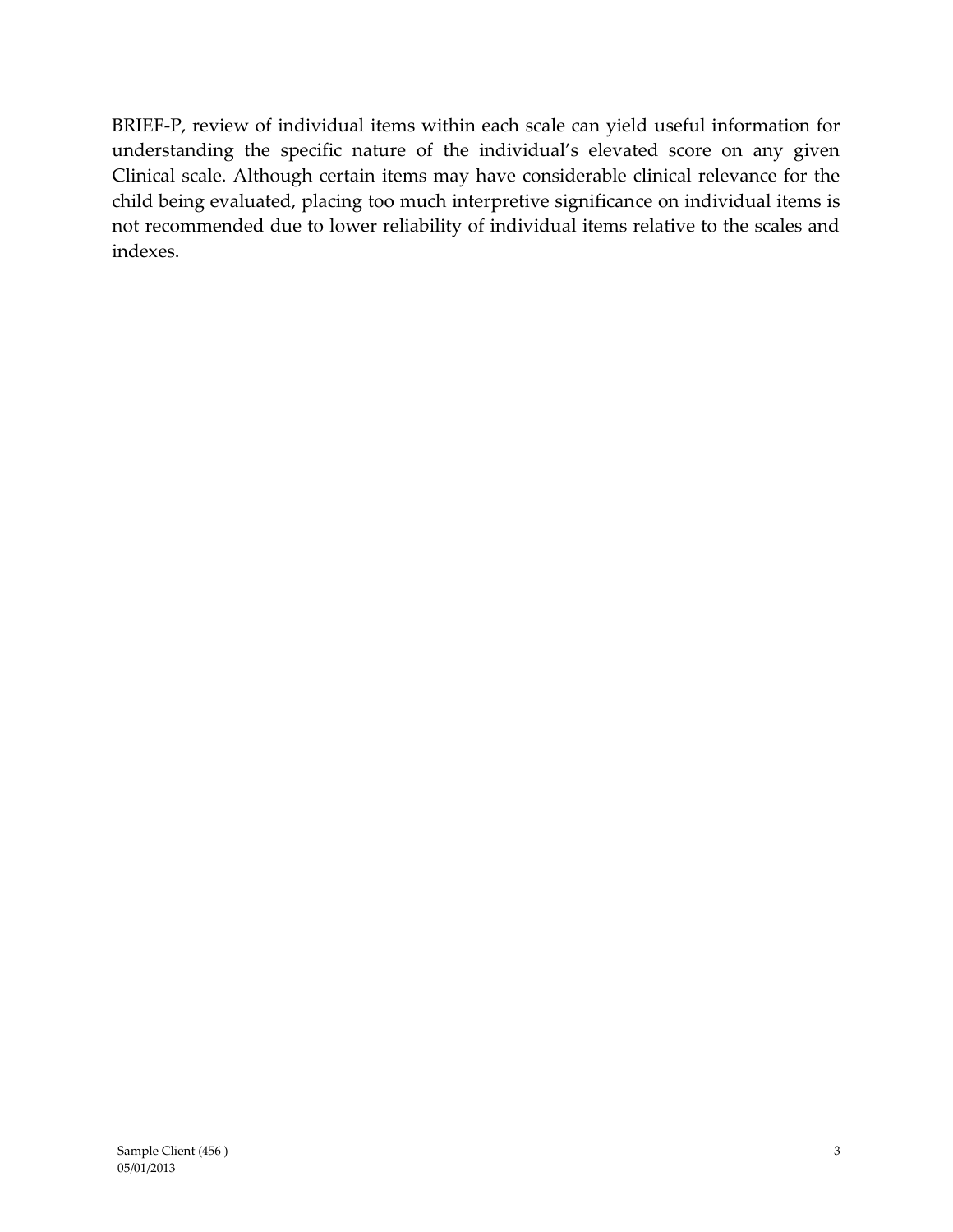#### **Overview** The Behavior Rating Inventory of Executive Function-Preschool Version (BRIEF-P) was completed by a respondent familiar with Sample Client on 05/01/2013. There are no missing item responses in the protocol. The Negativity scale is elevated, suggesting either that the respondent's view of Sample Client may be excessively negative or that Sample Client may demonstrate significant executive function difficulties. In either case, the examiner should carefully review the BRIEF-P results in the context of other clinical information about Sample Client and should question the validity of the BRIEF-P protocol. Responses are reasonably consistent. In the context of these validity considerations, ratings of Sample Client' everyday executive function suggest some areas of concern. The overall index, the Global Executive Composite (GEC), was elevated (GEC  $T = 79$ , %ile =  $\geq$ 99). The Inhibitory Self-Control Index (ISCI), Flexibility Index (FI), and Emergent Metacognition Index (EMI) were elevated (ISCI *T* = 74, %ile =  $\geq$ 99; FI *T* = 78, %ile =  $\geq$ 99; EMI *T* = 76, %ile = 98). Within these summary indicators, all of the individual scales are valid. All of the individual BRIEF-P scales were elevated, suggesting that Sample Client is described as having difficulty with all aspects of executive function. Concerns are noted with his ability to inhibit impulsive responses, adjust to changes in routine or task demands, modulate emotions, sustain working memory, and plan and organize problem solving approaches.

Sample Client's scores on the Shift and Emotional Control scales are elevated compared to age-matched peers. This profile suggests behavioral rigidity combined with emotional dysregulation. Individuals with this profile have a tendency to lose emotional control when their routines or perspectives are challenged and/or flexibility is required. In order to develop a better understanding of Sample Client' difficulties, further examination of the situational demands that result in such a loss of emotional control may be helpful.

Current models of self-regulation suggest that behavioral regulation, particularly inhibitory control, underlies most other areas of executive function. Essentially, one needs to be appropriately inhibited, flexible, and under emotional control for efficient, systematic, and organized problem-solving to take place. Sample Client's elevated scores on the Inhibit scale, and the Inhibitory Self-Control and Emergent Metacognition Indexes,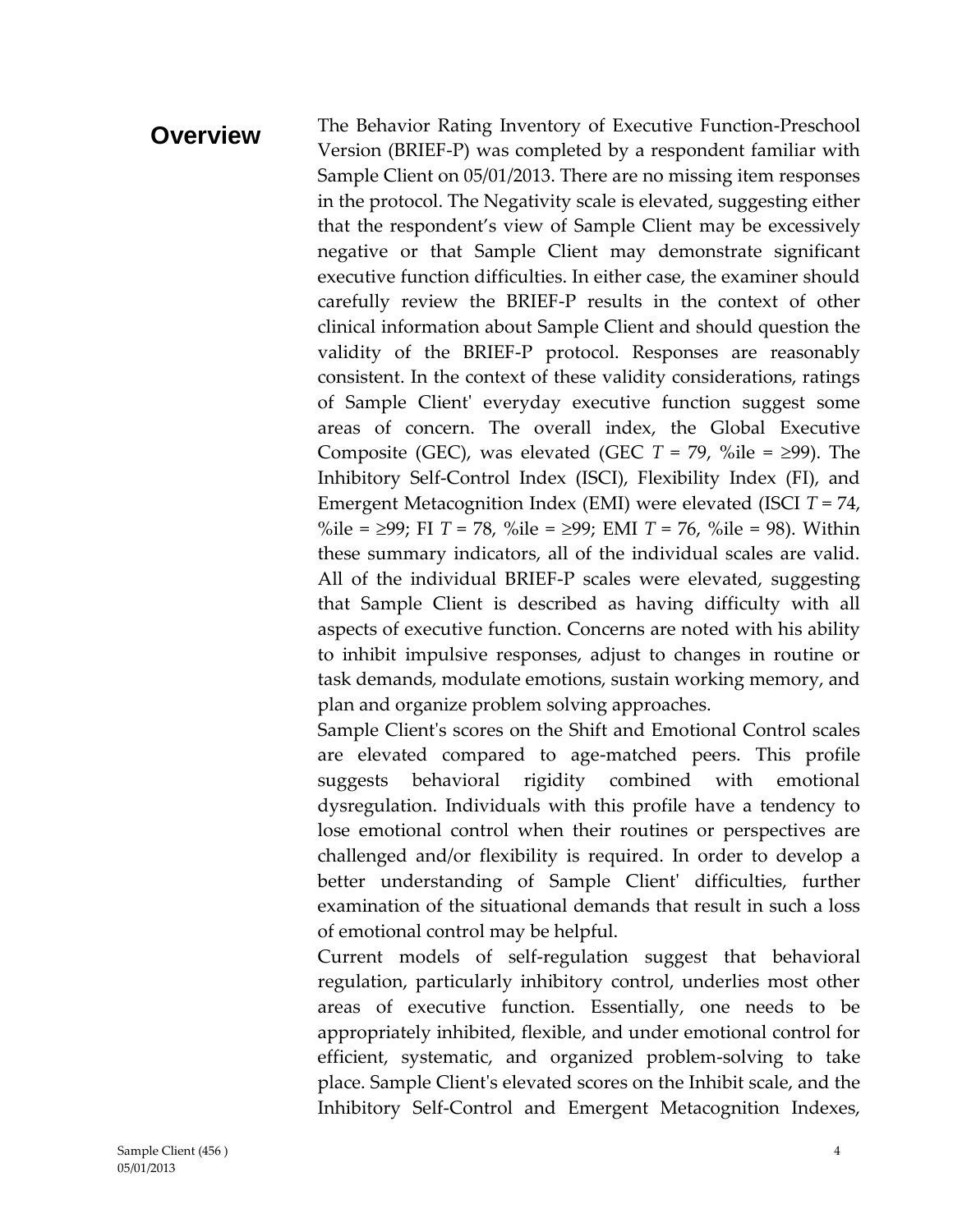suggest that he is perceived as having poor inhibitory control and/or suggest that more global behavioral dysregulation is having a negative effect on metacognitive aspects of executive function. The elevated Inhibitory Self-Control Index score, however, does not negate the meaningfulness of the elevated Emergent Metacognition Index score. Instead, one must consider the influence of the underlying behavioral regulation issues while simultaneously considering the unique problems with the metacognitive problem-solving skills.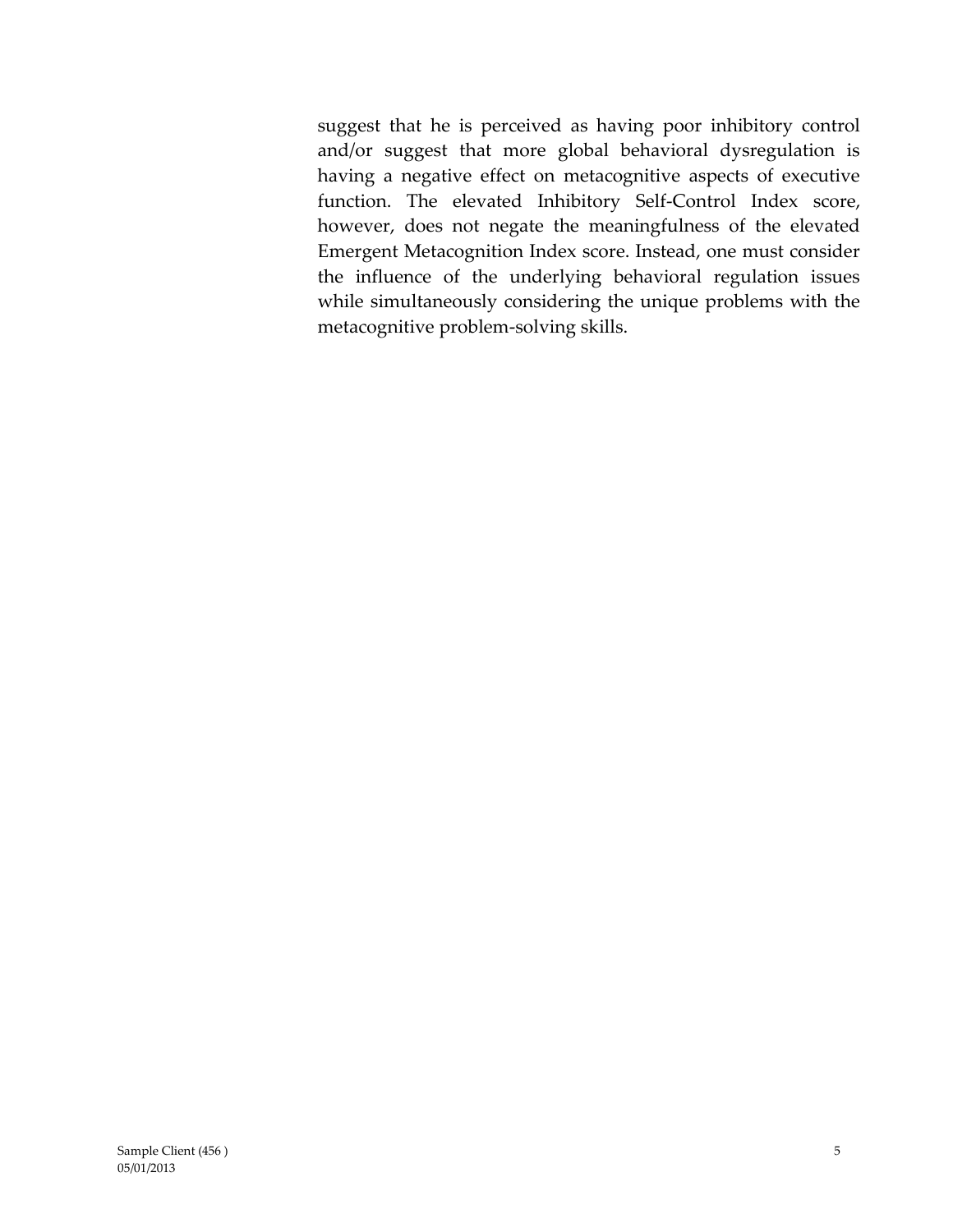| Scale/Index                                    | Raw score | ▰<br>T score | Percentile | 90% CI    |
|------------------------------------------------|-----------|--------------|------------|-----------|
| Inhibit                                        | 38        | 70           | 98         | 66 - 74   |
| Shift                                          | 24        | 76           | 98         | $71 - 81$ |
| <b>Emotional Control</b>                       | 24        | 74           | 97         | $69 - 79$ |
| <b>Working Memory</b>                          | 38        | 75           | 97         | 71 - 79   |
| Plan/Organize                                  | 22        | 75           | 98         | $69 - 81$ |
| <b>Inhibitory Self-Control Index</b><br>(ISCI) | 62        | 74           | $\geq 99$  | $70 - 78$ |
| <b>Flexibility Index (FI)</b>                  | 48        | 78           | $\geq 99$  | $74 - 82$ |
| <b>Emergent Metacognition Index</b><br>(EMI)   | 60        | 76           | 98         | $73 - 79$ |
| <b>Global Executive Composite (GEC)</b>        | 146       | 79           | $\geq 99$  | $76 - 82$ |

### **BRIEF® -P Score Summary Table**

| <b>Validity scale</b> | Raw score | Cumulative<br>percentile | <b>Protocol classification</b> |
|-----------------------|-----------|--------------------------|--------------------------------|
| Negativity            |           | 100                      | Elevated                       |
| Inconsistency         |           | ი - 98                   | Acceptable                     |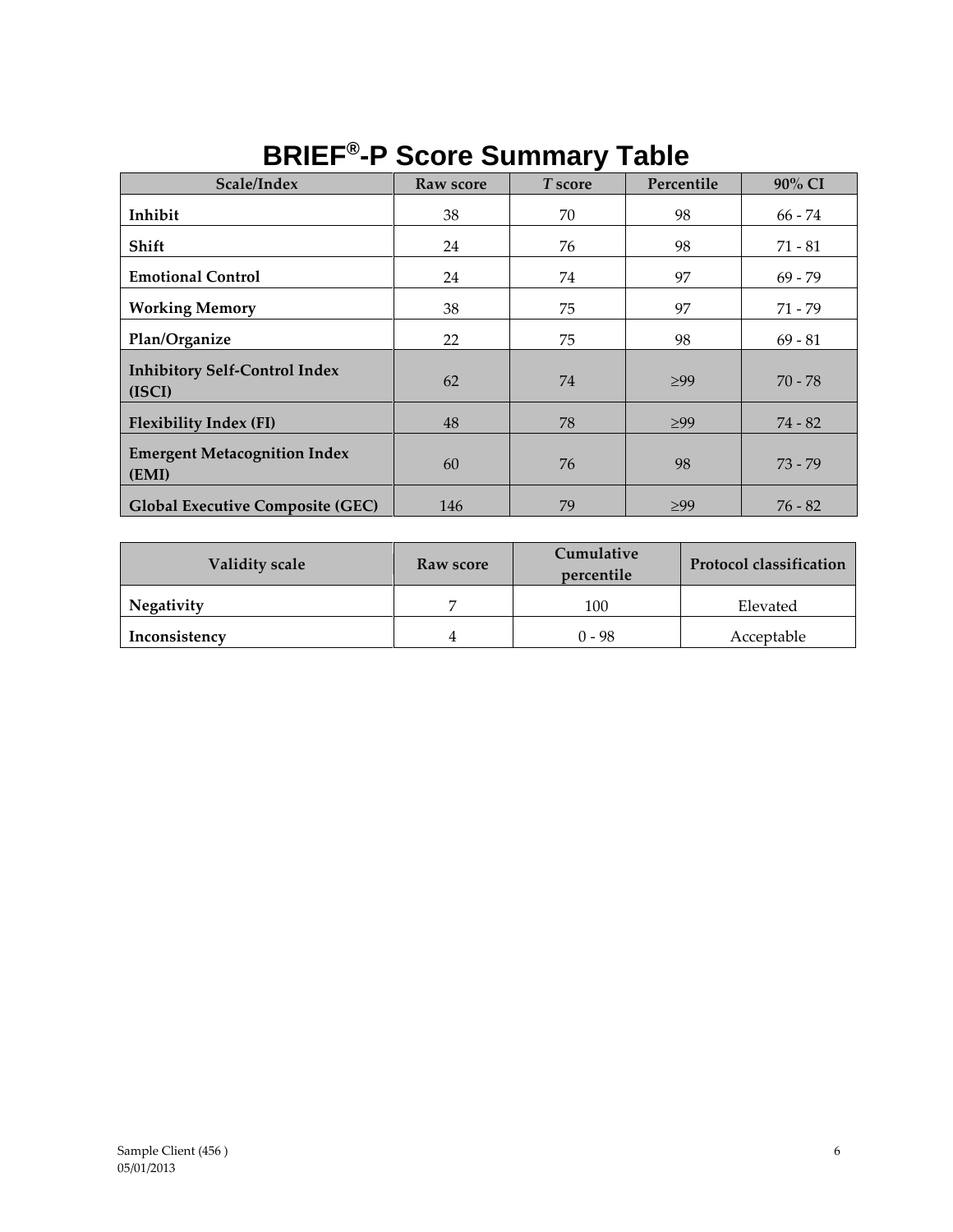

### **Profile of BRIEF®-P** *T* **Scores**

Note: Age-specific norms have been used to generate this profile.

For additional normative information, refer to the Appendixes in the BRIEF®-P Professional Manual.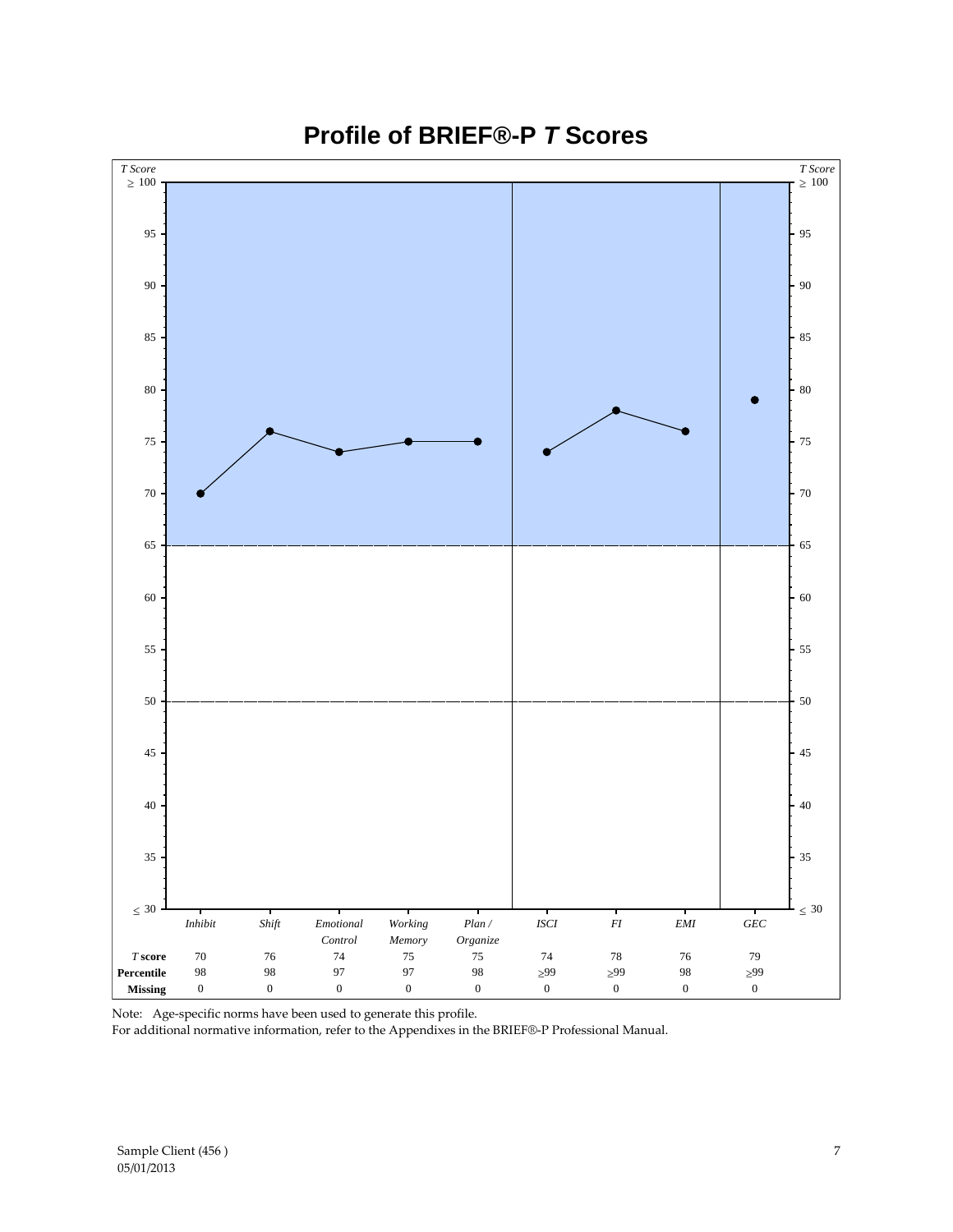# **Validity**

Before examining the BRIEF-P profile, it is essential to carefully consider the validity of the data provided. The inherent nature of rating scales brings potential bias to the scores. The first step is to examine the protocol for missing data. With a valid number of responses, the Negativity and Inconsistency scales of the BRIEF-P provide additional validity information.

- **Missing items** The respondent completed 63 of a possible 63 BRIEF-P items. For reference purposes, the summary table for each scale indicates the actual rating for each item. There are no missing responses in the protocol, providing a complete data set for interpretation.
- **Negativity** The Negativity scale measures the extent to which the respondent answered selected BRIEF-P items in an unusually negative manner. Items composing the Negativity scale are shown in the summary table below. A higher raw score on this scale indicates a greater degree of negativity, with less than 1% of respondents endorsing 3 or more of the items as Often in the combined clinical and normative teacher sample. *T* scores are not generated for this scale. The Negativity score of 7 is at or above the 99th percentile and is elevated. This suggests that the respondent's view of Sample Client may be considerably negative and that the validity of the BRIEF-P protocol should be questioned. With an elevated Negativity scale, an unusually negative response style may have skewed the BRIEF-P results. It also is possible, however, that the results represent an accurate report about an individual experiencing or demonstrating significant executive function difficulties. An elevated Negativity scale score should prompt careful review of the BRIEF-P results in the context of other information about the individual, including other test performance, interview with the respondent, and the examiner's own observations.

| Item | Content                                                                                                               | Response |
|------|-----------------------------------------------------------------------------------------------------------------------|----------|
| 30   | Is disturbed by changes in the environment (such as<br>new furniture, things in room moved around, or new<br>clothes) | Often    |
| 44   | Remaining item content redacted for sample report                                                                     | Often    |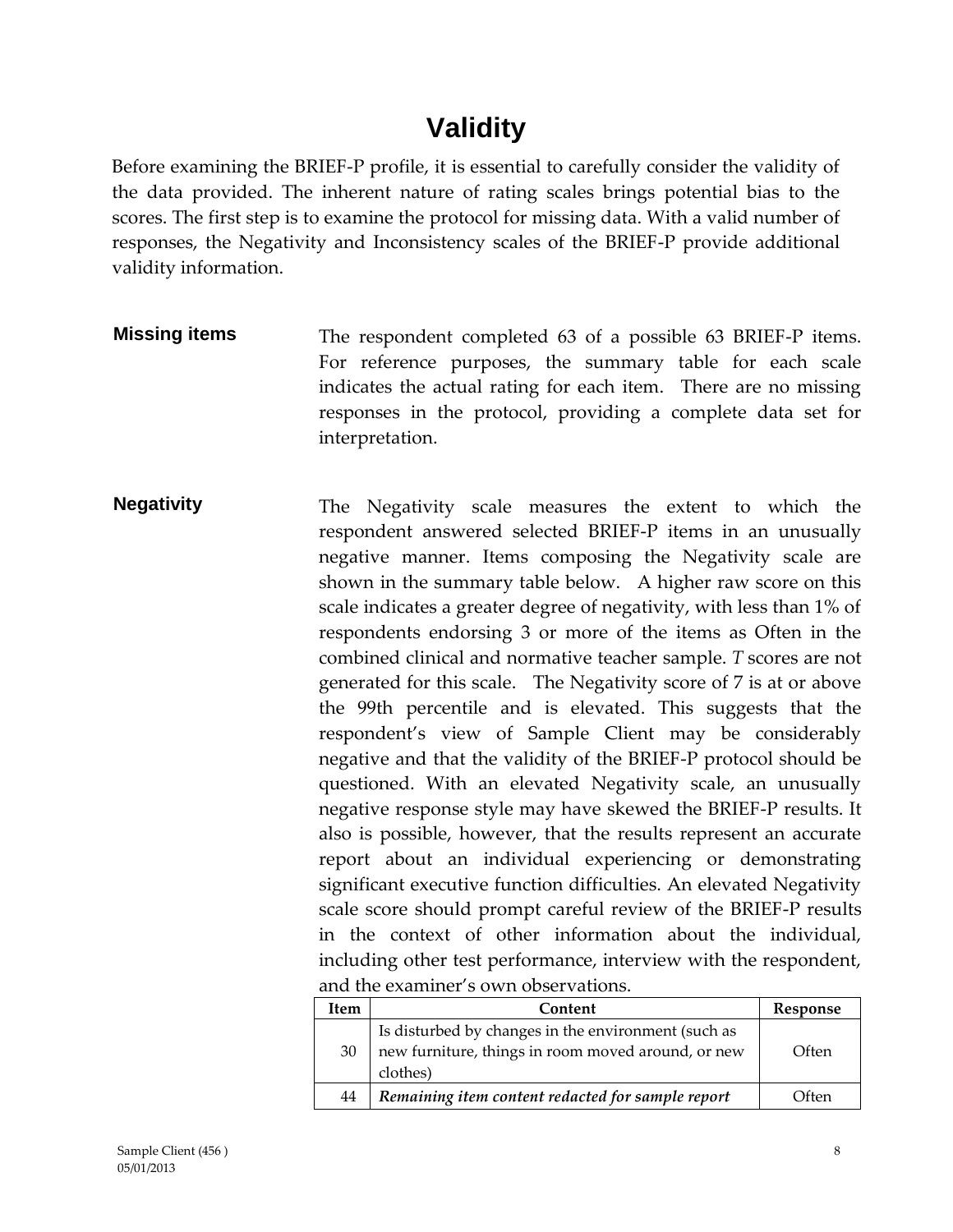| 46 | Often     |
|----|-----------|
| 47 | Often     |
| 53 | Often     |
| 55 | Sometimes |
| 56 | Never     |
| 57 | Sometimes |
| 59 | Often     |
| 63 | Often     |

**Inconsistency** Scores on the Inconsistency scale indicate the extent to which similar BRIEF-P items were endorsed in an inconsistent manner relative to the combined normative and mixed clinical samples. For example, a high Inconsistency score might be associated with marking Never in response to Item 1 ("Overreacts to small problems") and simultaneously marking Often in response to Item 11 ("Becomes upset too easily"). Item pairs comprising the Inconsistency scale are shown in the summary table below. *T*  scores are not generated for the Inconsistency scale. Instead, the raw difference scores for the 10 paired items are summed and the total difference score (i.e., the Inconsistency score) is used to classify the protocol as either "Acceptable" or "Inconsistent." The Inconsistency score of 4 is within the Acceptable range, suggesting that responses were reasonably consistent.

| #  | Content 1                                            | <b>Score</b><br>1 | $\#$ | Content 2 | <b>Score</b><br>$\overline{2}$ | Diff     |
|----|------------------------------------------------------|-------------------|------|-----------|--------------------------------|----------|
| 1  | Overreacts to small problems                         | 3                 | 11   |           | $\overline{2}$                 | 1        |
| 3  | Remaining item content<br>redacted for sample report | $\overline{2}$    | 33   |           | $\overline{2}$                 | $\theta$ |
| 5  |                                                      | 2                 | 45   |           | 3                              | 1        |
| 10 |                                                      | 2                 | 20   |           | 3                              | 1        |
| 11 |                                                      | $\overline{2}$    | 26   |           | $\overline{2}$                 | $\Omega$ |
| 16 |                                                      | $\overline{2}$    | 21   |           | 3                              | 1        |
| 18 |                                                      | $\overline{2}$    | 52   |           | 2                              | $\Omega$ |
| 33 |                                                      | $\overline{2}$    | 38   |           | 2                              | $\Omega$ |
| 43 |                                                      | $\overline{2}$    | 52   |           | $\overline{2}$                 | $\Omega$ |
| 48 |                                                      | 3                 | 54   |           | 3                              | $\Omega$ |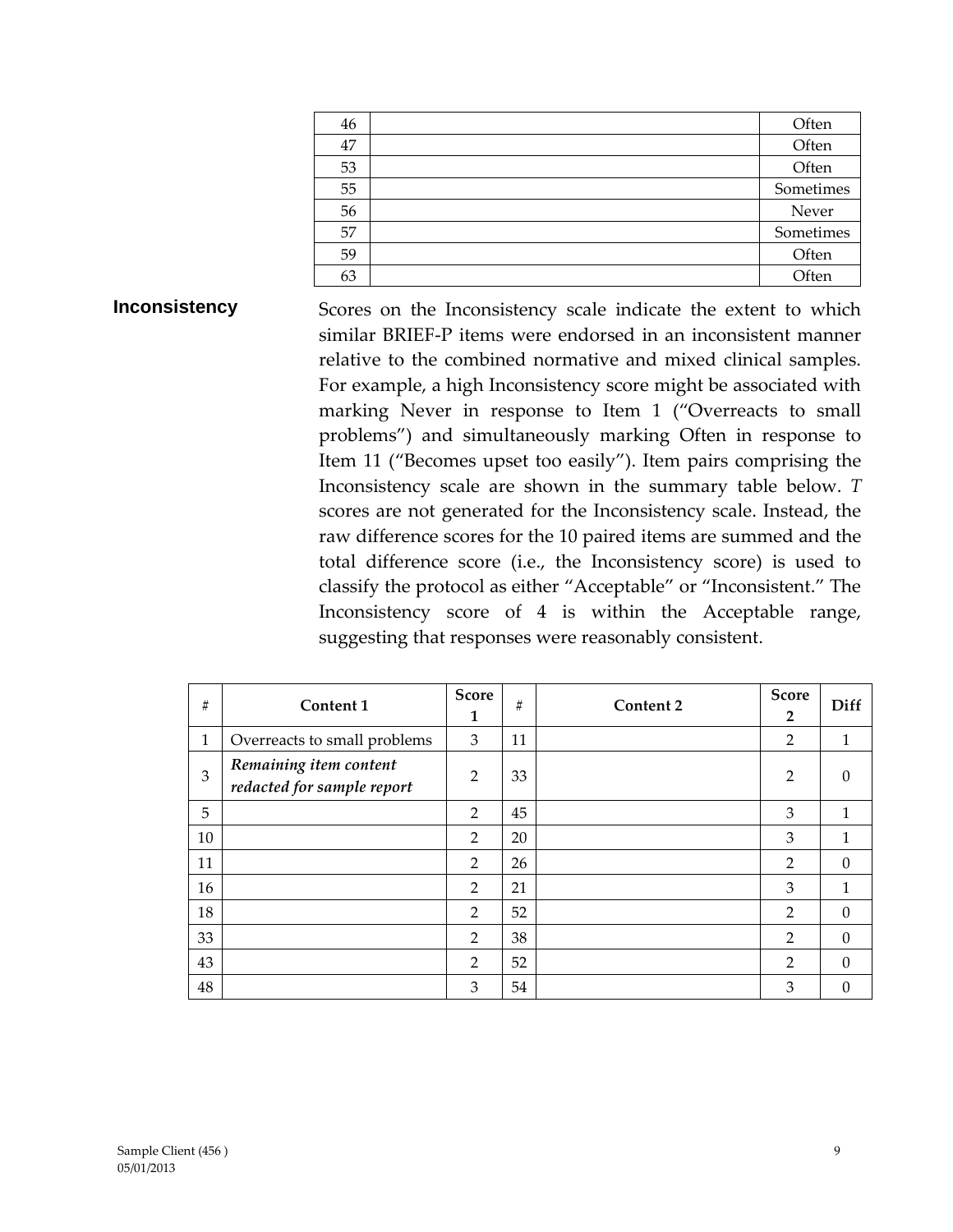### **Composite and Summary Indexes**

**Global Executive Composite** The Global Executive Composite (GEC) is an overarching summary score that incorporates all of the BRIEF-P Clinical scales. Although review of the Inhibitory Self-Control Index (ISCI), Flexibility Index (FI), Emergent Metacognition Index (EMI), and individual scale scores is strongly recommended for all BRIEF-P profiles, the GEC can sometimes be useful as a summary measure. In this case, the three summary indexes are not substantially different. Thus, the GEC may adequately capture the nature of the overall profile. With this in mind, Sample Client' *T* score of 79 (%ile =  $\geq$ 99) on the GEC is elevated as compared to the scores of his peers, suggesting perceived difficulty in one or more areas of executive function.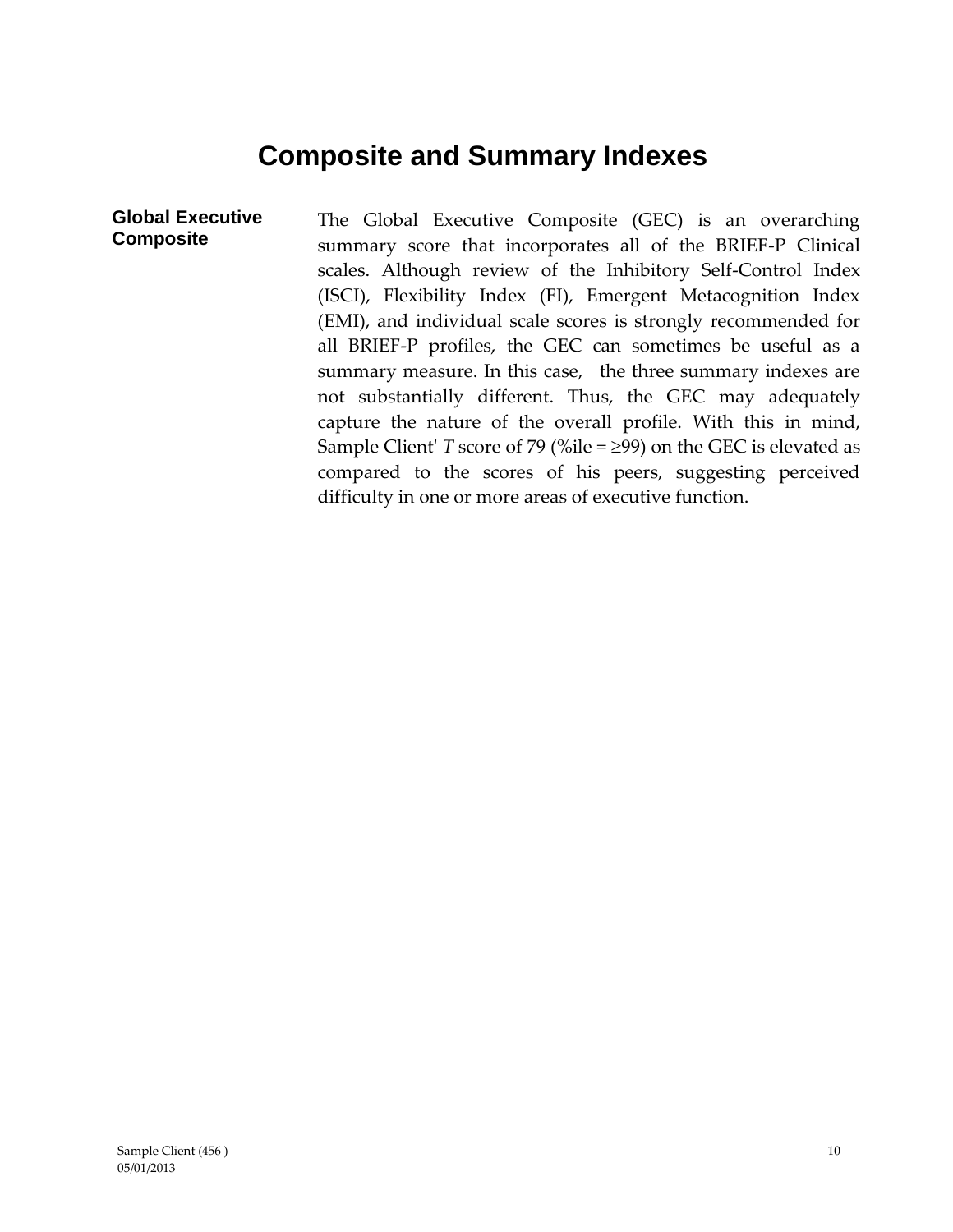**Inhibitory Self-Control, Flexibility, and Emergent Metacognition Indexes**

The Inhibitory Self-Control Index (ISCI) represents a child's ability to modulate actions, responses, emotions, and behavior via appropriate inhibitory control. The index is composed of the Inhibit and Emotional Control scales. Appropriate inhibitory self-control is fundamental to emerging metacognitive problem-solving. Such behavioral regulation enables the metacognitive processes to support appropriate self-regulation and to guide active, systematic problem-solving successfully.

The Flexibility Index (FI) represents a child's ability to move flexibly among actions, responses, emotions, and behavior. It is composed of the Shift and Emotional Control scales. Flexibility is an important component of behavioral regulation, as indicated by the individual's ability to modulate behavioral and emotional reactions according to different response contingencies and environmental demands.

The Emergent Metacognition Index (EMI) reflects a child's ability to sustain ideas and activities in working memory and to plan and organize problem-solving approaches. It is composed of the Working Memory and Plan/Organize scales. As the young child becomes an active and effective problem-solver, these systematic metacognitive functions become critically important.

Examination of the indexes reveals that the Inhibitory Self-Control Index (ISCI), Flexibility Index (FI) and Emergent Metacognition Index (EMI) were elevated (ISCI  $T = 74$ , %ile =  $\geq 99$ ; FI *T* = 78, %ile =  $\geq$ 99; EMI *T* = 76, %ile = 98). This suggests that Sample Client is viewed as having global difficulties with self-regulation, including difficulty inhibiting impulses, modulating emotions, adapting to change, sustaining working memory, and planning and organizing problem-solving approaches relative to his peers.

### **Clinical Scales**

The BRIEF-P Clinical scales measure the extent to which the respondent reports problems with different behaviors related to the five domains of executive functioning captured within the BRIEF-P. The following sections describe the scores obtained on the Clinical scales and the suggested interpretation for each individual Clinical scale.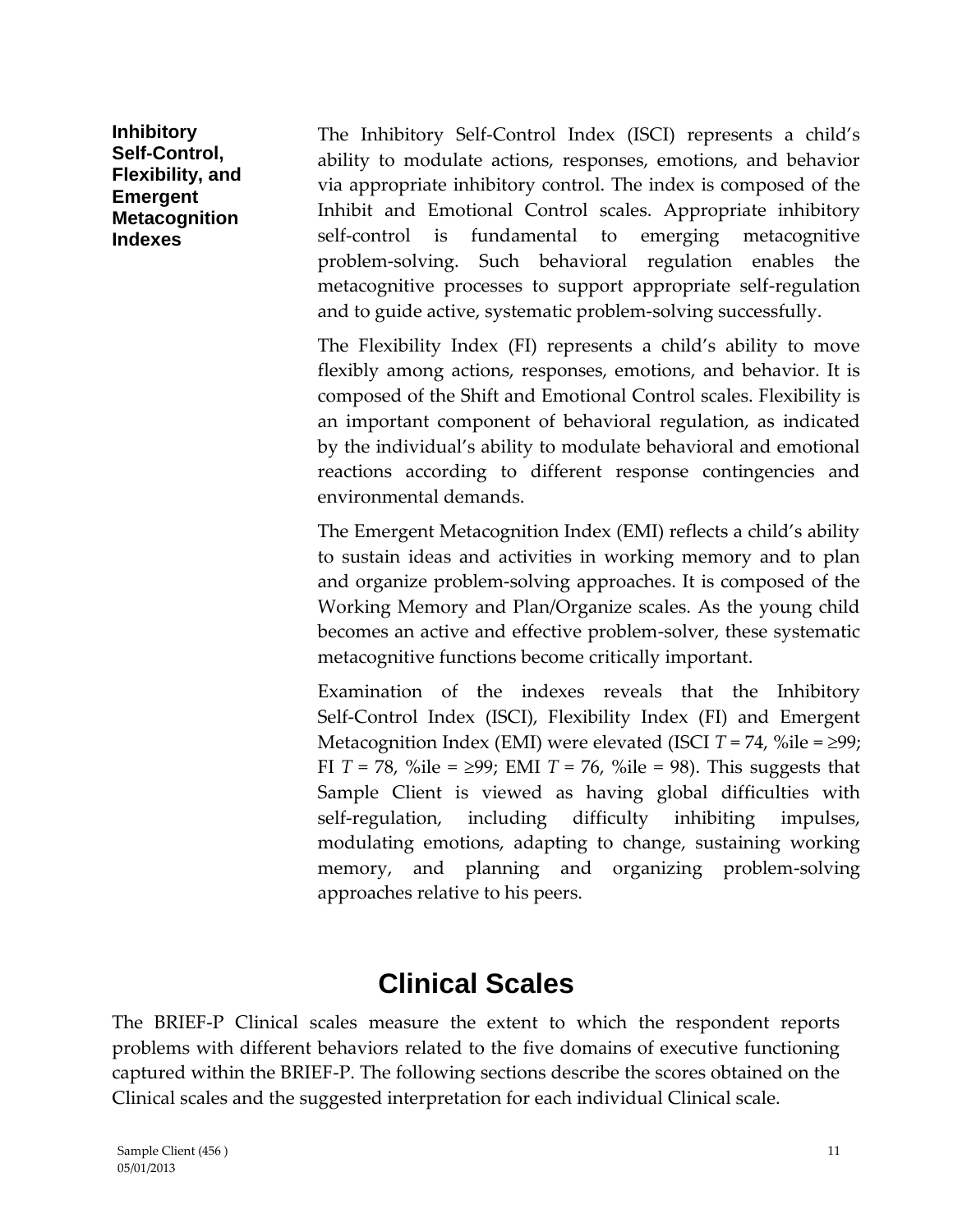#### **Inhibit** The Inhibit scale assesses inhibitory control and impulsivity. This can be described as the ability to resist impulses and the ability to stop one's own behavior at the appropriate time. Sample Client's score on this scale is elevated( *T* = 70, %ile = 98) as compared to his peers. This suggests that he is viewed as having substantial difficulty resisting impulses and considering consequences before acting. Young children with reported difficulties on this scale may be perceived as (a) less "in control" of their behavior than their peers; (b) interrupting others frequently; (c) saying inappropriate things; and/or (d) restless or unable to sit still for appropriate lengths of time. Others may be concerned about verbal and social intrusiveness or a potential lack of personal safety in individuals who have difficulty inhibiting impulses (Goldstrohm & Arffa, 2005). Examination of the individual items that compose the Inhibit scale may be informative and may help guide interpretation and intervention.

| <b>Item</b> | Content                                                         | Response  |
|-------------|-----------------------------------------------------------------|-----------|
| 3           | Is unaware of how his/her behavior affects or bothers<br>others | Sometimes |
| 8           | Remaining item content redacted for sample report               | Often     |
| 13          |                                                                 | Never     |
| 18          |                                                                 | Sometimes |
| 23          |                                                                 | Often     |
| 28          |                                                                 | Often     |
| 33          |                                                                 | Sometimes |
| 38          |                                                                 | Sometimes |
| 43          |                                                                 | Sometimes |
| 48          |                                                                 | Often     |
| 52          |                                                                 | Sometimes |
| 54          |                                                                 | Often     |
| 56          |                                                                 | Never     |
| 58          |                                                                 | Often     |
| 60          |                                                                 | Often     |
| 62          |                                                                 | Often     |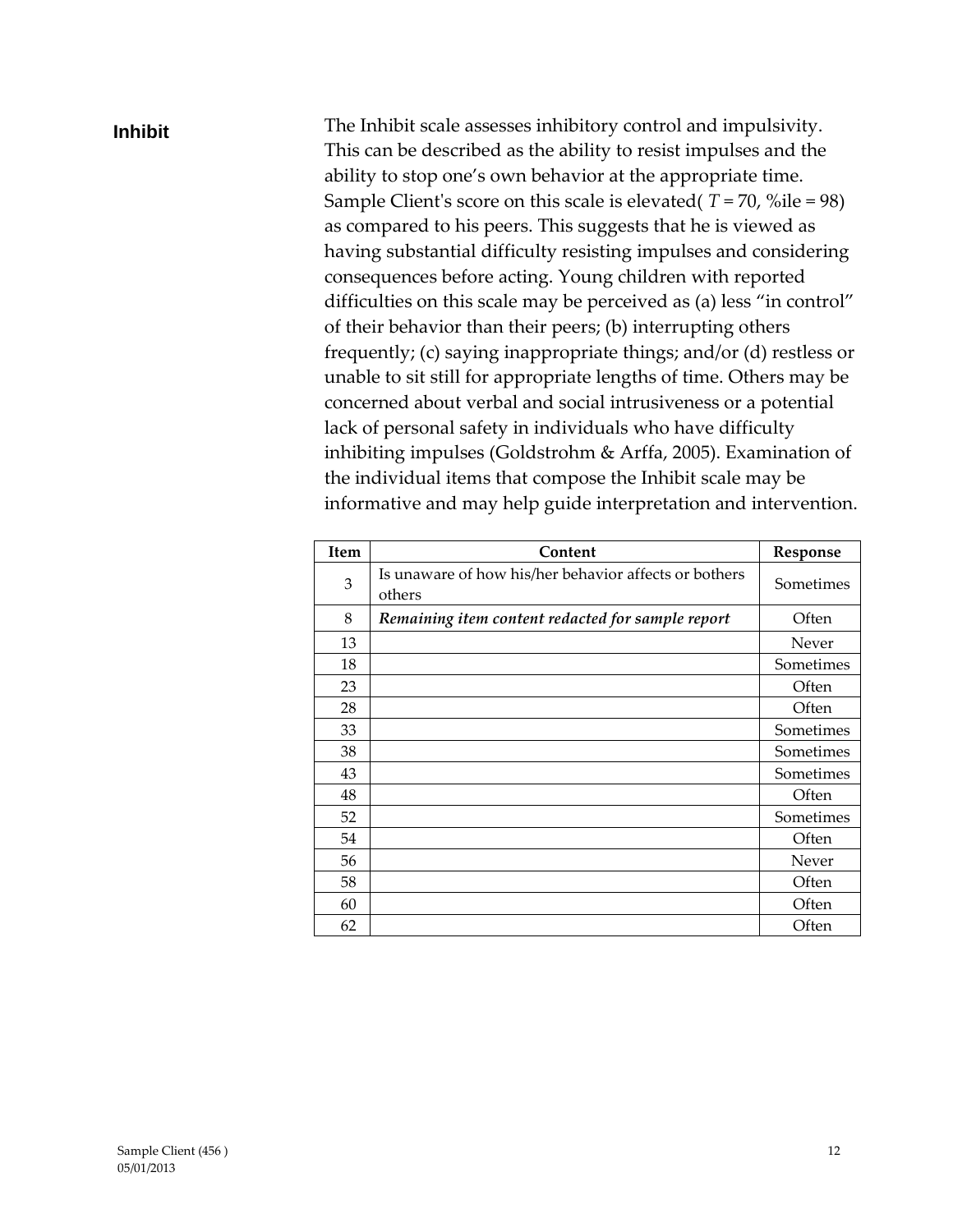**Shift** The Shift scale assesses the ability to move freely from one situation, activity, or aspect of a problem to another as the circumstances demand. Key aspects of shifting include the ability to (a) make transitions; (b) tolerate change; (c) problem-solve flexibly; and (d) switch or alternate attention. Sample Client's score on the Shift scale is elevated as compared to like-aged peers(  $T = 76$ , %ile = 98). This suggests that he is perceived as having difficulty with behavioral and/or cognitive flexibility. Mild difficulties with shifting can compromise the efficiency of problem-solving, whereas more severe difficulties are often reflected in perseverative behaviors or resistance to change. Young children who have difficulty shifting may be described as somewhat rigid and/or inflexible, and they often prefer consistent routines. In some cases, they are described as being unable to drop certain topics of interest or as unable to move beyond a specific disappointment or unmet need.

| <b>Item</b> | Content                                           | Response  |
|-------------|---------------------------------------------------|-----------|
| 5.          | Becomes upset with new situations                 | Sometimes |
| 10          | Remaining item content redacted for sample report | Sometimes |
| 15          |                                                   | Often     |
| 20          |                                                   | Often     |
| 25          |                                                   | Never     |
| 30          |                                                   | Often     |
| 35          |                                                   | Often     |
| 40          |                                                   | Sometimes |
| 45          |                                                   | Often     |
| 50          |                                                   | Sometimes |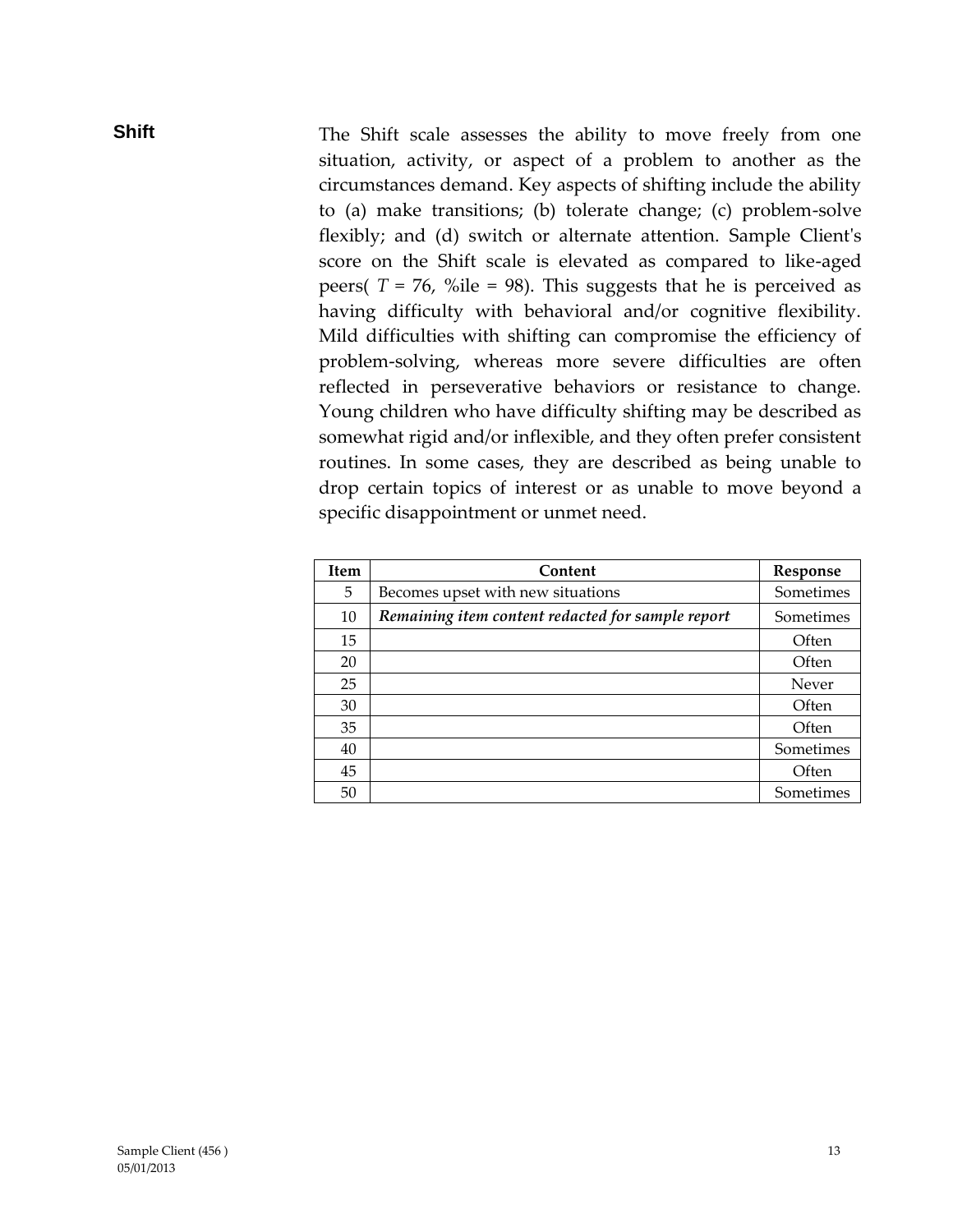#### **Emotional Control** The Emotional Control scale measures the impact of executive function difficulties on emotional expression and assesses a child's ability to modulate or control his emotional responses. Sample Client's score on the Emotional Control scale is elevated as compared to like-aged peers(  $T = 74$ , %ile = 97). This score suggests that there are concerns with regulation or modulation of emotions. Sample Client is described as likely to overreact to events and as demonstrating sudden outbursts, sudden and/or frequent mood changes, and excessive periods of emotional upset. Poor emotional control is often expressed as emotional lability, sudden outbursts, or emotional explosiveness. Individuals with difficulties in this domain often have overblown emotional reactions to seemingly minor events.

| <b>Item</b> | Content                                           | Response  |
|-------------|---------------------------------------------------|-----------|
| 1           | Overreacts to small problems                      | Often     |
| 6           | Remaining item content redacted for sample report | Never     |
| 11          |                                                   | Sometimes |
| 16          |                                                   | Sometimes |
| 21          |                                                   | Often     |
| 26          |                                                   | Sometimes |
| 31          |                                                   | Often     |
| 36          |                                                   | Often     |
| 41          |                                                   | Sometimes |
| 46          |                                                   | Often     |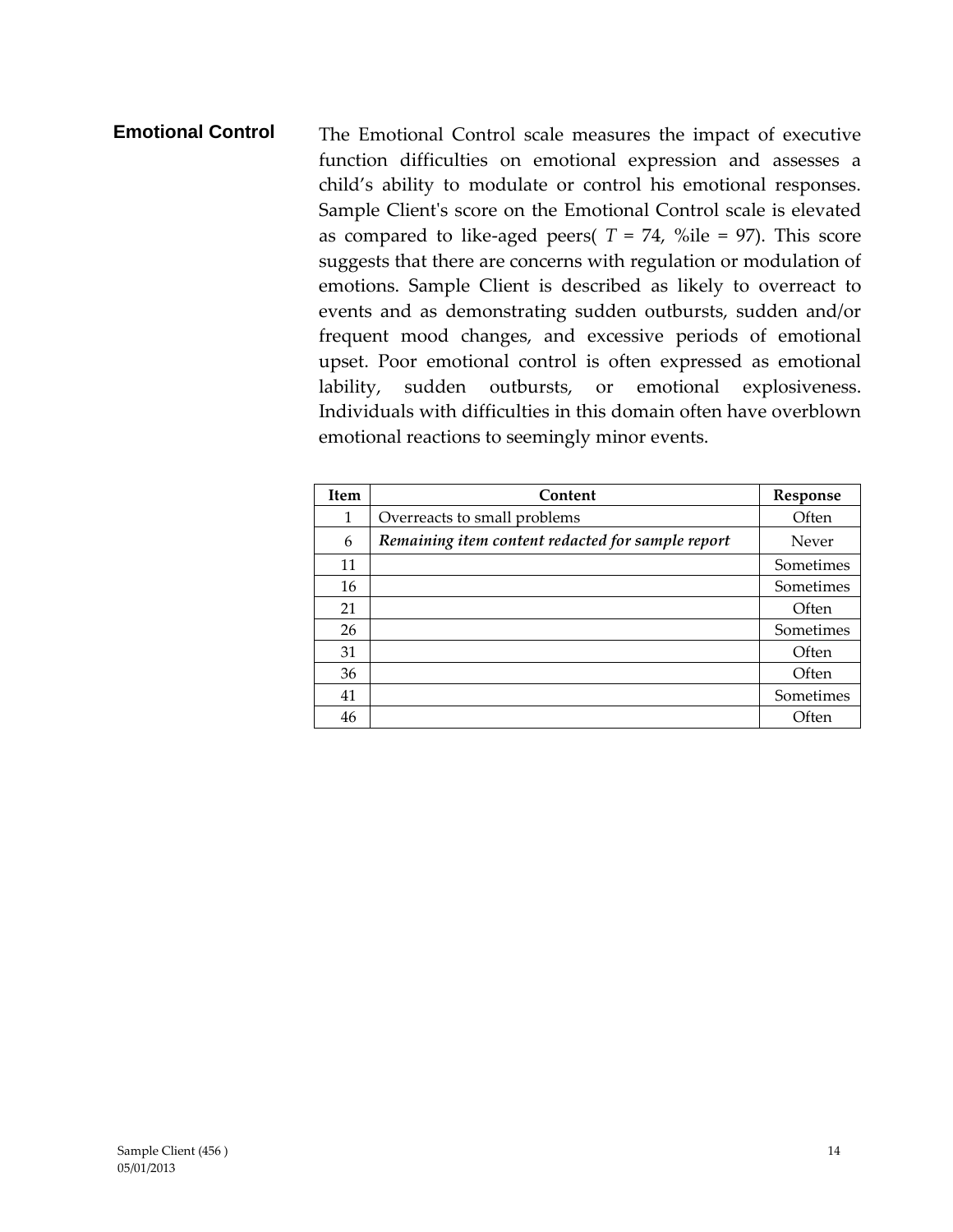**Working Memory** The Working Memory scale measures "on-line representational memory;" that is, the capacity to hold information in mind for the purpose of completing a task, encoding information, or generating goals, plans, and sequential steps to achieving goals. Working memory in young children is essential to sustain problem-solving activities, carry out multistep activities, complete basic mental manipulations, and follow complex instructions. Sample Client's score on the Working Memory scale is elevated as compared to like-aged peers( $T = 75$ , %ile = 97). This suggests that he is described as having difficulty holding an appropriate amount of information in mind or in "active memory" for further processing, encoding, and/or mental manipulation. Further, elevations on this scale suggest difficulties sustaining working memory, which has a negative impact on the ability to remain attentive and focused for appropriate lengths of time. Young children with fragile or limited working memory may have trouble remembering things (e.g., instructions) even for a few seconds, keeping track of what they are doing as they work, or may forget what they are supposed to retrieve when sent on an errand. They may miss information that exceeds their working memory capacity, such as multi-step instructions.

| Item           | Content                                                          | Response  |
|----------------|------------------------------------------------------------------|-----------|
| $\overline{2}$ | When given two things to do, remembers only the<br>first or last | Sometimes |
| 7              | Remaining item content redacted for sample report                | Sometimes |
| 12             |                                                                  | Often     |
| 17             |                                                                  | Never     |
| 22             |                                                                  | Sometimes |
| 27             |                                                                  | Sometimes |
| 32             |                                                                  | Often     |
| 37             |                                                                  | Sometimes |
| 42             |                                                                  | Sometimes |
| 47             |                                                                  | Often     |
| 51             |                                                                  | Never     |
| 53             |                                                                  | Often     |
| 55             |                                                                  | Sometimes |
| 57             |                                                                  | Sometimes |
| 59             |                                                                  | Often     |
| 61             |                                                                  | Sometimes |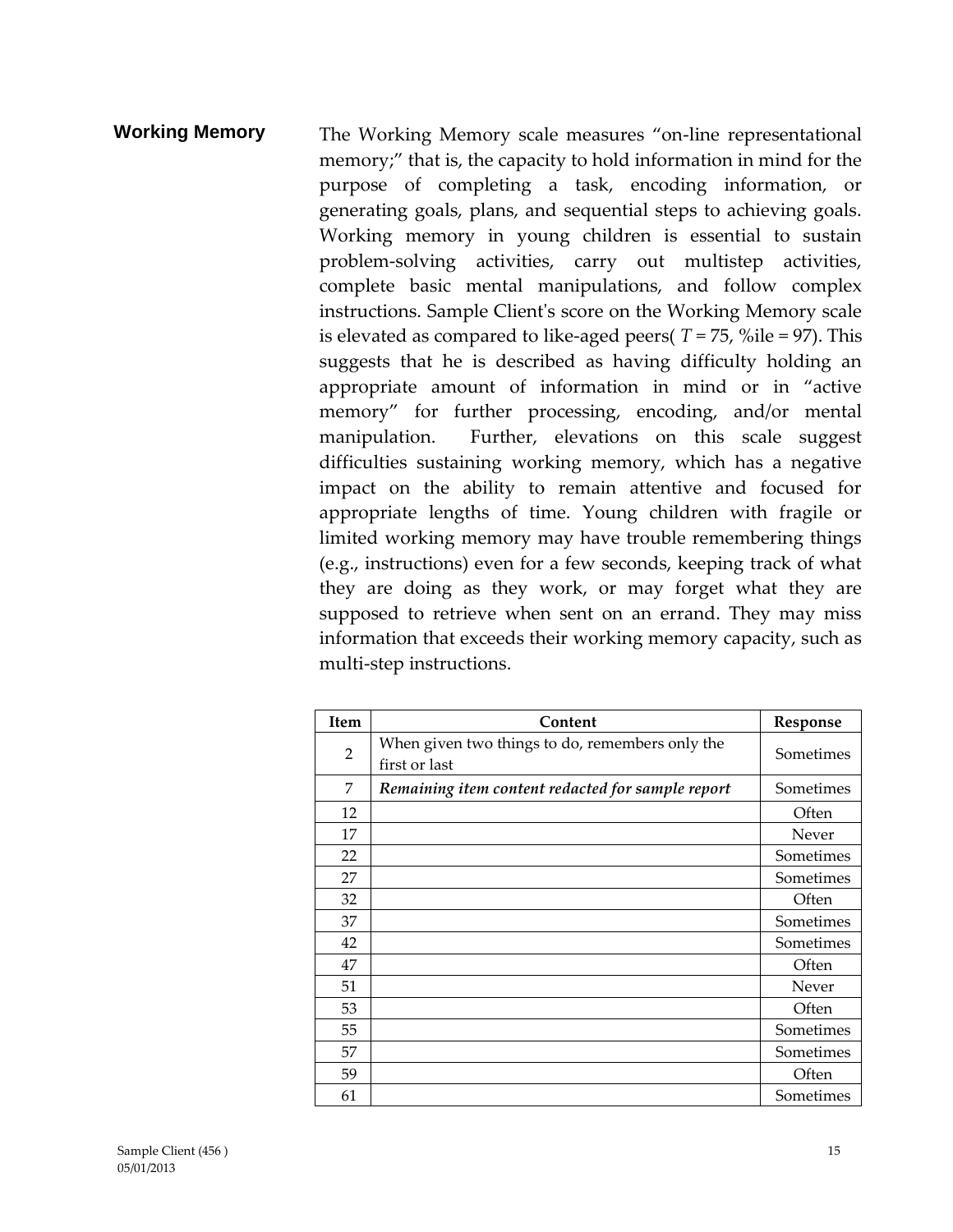**Plan/Organize** The Plan/Organize scale measures the child's ability to manage current and future-oriented task demands within the situational context. The scale consists of two task-related components: planning and organization. The plan component relates to the ability to anticipate future events, implement instructions or goals, and develop appropriate steps ahead of time in order to carry out a task or activity. In preschool children, developmentally appropriate planning often involves implementing a goal or end state (provided by the adult) by strategically selecting the most effective method or steps to attain that goal. Planning often requires sequencing or stringing together a series of actions or responses. The organize component refers to the ability to bring order to information, actions, or materials to achieve a goal or to follow an established organized routine. Sample Client's score on the Plan/Organize scale is elevated as compared to like-aged peers( $T = 75$ , %ile = 98). This suggests that he is perceived as having marked difficulty with the planning and the organization of information, materials, or actions, which has a negative impact on his approach to problem-solving.

| <b>Item</b>    | Content                                                                        | Response  |
|----------------|--------------------------------------------------------------------------------|-----------|
| $\overline{4}$ | When instructed to clean up, puts things away in a<br>disorganized, random way | Sometimes |
| 9              | Remaining item content redacted for sample report                              | Never     |
| 14             |                                                                                | Often     |
| 19             |                                                                                | Sometimes |
| 24             |                                                                                | Often     |
| 29             |                                                                                | Sometimes |
| 34             |                                                                                | Sometimes |
| 39             |                                                                                | Never     |
| 44             |                                                                                | Often     |
| 49             |                                                                                | Often     |